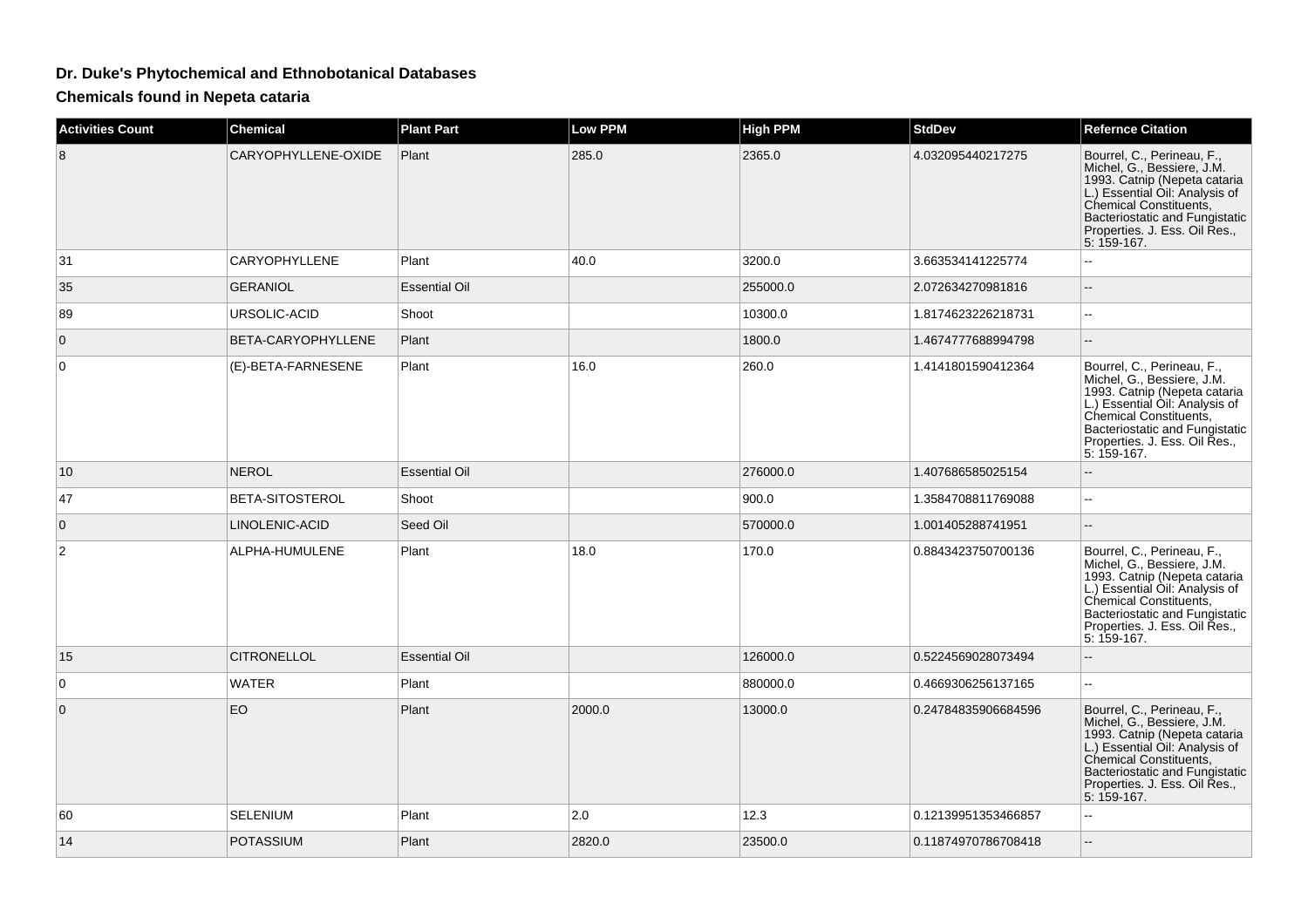| <b>Activities Count</b> | <b>Chemical</b>     | <b>Plant Part</b> | <b>Low PPM</b> | <b>High PPM</b> | <b>StdDev</b>        | <b>Refernce Citation</b>                                                                                                                                                                                                               |
|-------------------------|---------------------|-------------------|----------------|-----------------|----------------------|----------------------------------------------------------------------------------------------------------------------------------------------------------------------------------------------------------------------------------------|
| 5                       | BETA-ELEMENE        | Plant             | 4.0            | 155.0           | 0.09810278553693051  | Bourrel, C., Perineau, F.,<br>Michel, G., Bessiere, J.M.<br>1993. Catnip (Nepeta cataria<br>L.) Essential Oil: Analysis of<br>Chemical Constituents,<br>Bacteriostatic and Fungistatic<br>Properties. J. Ess. Oil Res.,<br>5: 159-167. |
| $\overline{2}$          | <b>COBALT</b>       | Plant             | 1.4            | 11.8            | -0.09193038682910333 | $\mathbb{L}^{\mathbb{L}}$                                                                                                                                                                                                              |
| 5                       | ALUMINUM            | Plant             | 30.0           | 250.0           | -0.259853641335612   |                                                                                                                                                                                                                                        |
| $\overline{0}$          | FAT                 | Seed              |                | 212000.0        | -0.28121153976391855 | $\overline{a}$                                                                                                                                                                                                                         |
| 3                       | <b>CIS-OCIMENE</b>  | Plant             | 10.0           | 50.0            | -0.33940956972519376 | $\mathbf{u}$                                                                                                                                                                                                                           |
| 14                      | MANGANESE           | Plant             | 5.0            | 37.4            | -0.42685217500006484 | $\sim$ $\sim$                                                                                                                                                                                                                          |
| 22                      | <b>MYRCENE</b>      | Plant             | 8.0            | 40.0            | -0.4321564145331576  | --                                                                                                                                                                                                                                     |
| $\overline{0}$          | <b>PROTEIN</b>      | Seed              |                | 184000.0        | -0.44296180891687065 | $\sim$                                                                                                                                                                                                                                 |
| $\mathbf 0$             | THYMOL-METHYL-ETHER | Plant             | 8.0            | 115.0           | -0.45727181997569605 | Bourrel, C., Perineau, F.,<br>Michel, G., Bessiere, J.M.<br>1993. Catnip (Nepeta cataria<br>L.) Essential Oil: Analysis of<br>Chemical Constituents,<br>Bacteriostatic and Fungistatic<br>Properties. J. Ess. Oil Res.,<br>5: 159-167. |
| $\overline{7}$          | <b>PIPERITONE</b>   | Plant             | 50.0           | 195.0           | -0.49415366947045464 | Bourrel, C., Perineau, F.,<br>Michel, G., Bessiere, J.M.<br>1993. Cathip (Nepeta cataria<br>L.) Essential Oil: Analysis of<br>Chemical Constituents,<br>Bacteriostatic and Fungistatic<br>Properties. J. Ess. Oil Res.,<br>5: 159-167. |
| 15                      | <b>RIBOFLAVIN</b>   | Plant             | 0.4            | 3.6             | -0.5443703368356911  | $\sim$                                                                                                                                                                                                                                 |
| $\overline{4}$          | <b>PHOSPHORUS</b>   | Plant             | 289.0          | 2410.0          | -0.5663882644151227  | $\overline{\phantom{a}}$                                                                                                                                                                                                               |
| 6                       | <b>IRON</b>         | Plant             | 17.0           | 138.0           | -0.5757891134070537  | $\overline{\phantom{a}}$                                                                                                                                                                                                               |
| 53                      | BETA-CAROTENE       | Plant             | 3.0            | 24.0            | -0.5971978580241307  | $\overline{\phantom{a}}$                                                                                                                                                                                                               |
| 24                      | <b>CHROMIUM</b>     | Plant             | 0.3            | 2.7             | -0.6113918491402526  |                                                                                                                                                                                                                                        |
| 41                      | <b>CAMPHOR</b>      | Plant             | 16.0           | 80.0            | -0.6132983644159371  | List, P.H. and Horhammer, L.,<br>Hager's Handbuch der<br>Pharmazeutischen Praxis,<br>Vols. 2-6, Springer-Verlag,<br>Berlin, 1969-1979.                                                                                                 |
| $\mathbf 0$             | <b>PROTEIN</b>      | Plant             | 11760.0        | 98000.0         | -0.6184344816446848  |                                                                                                                                                                                                                                        |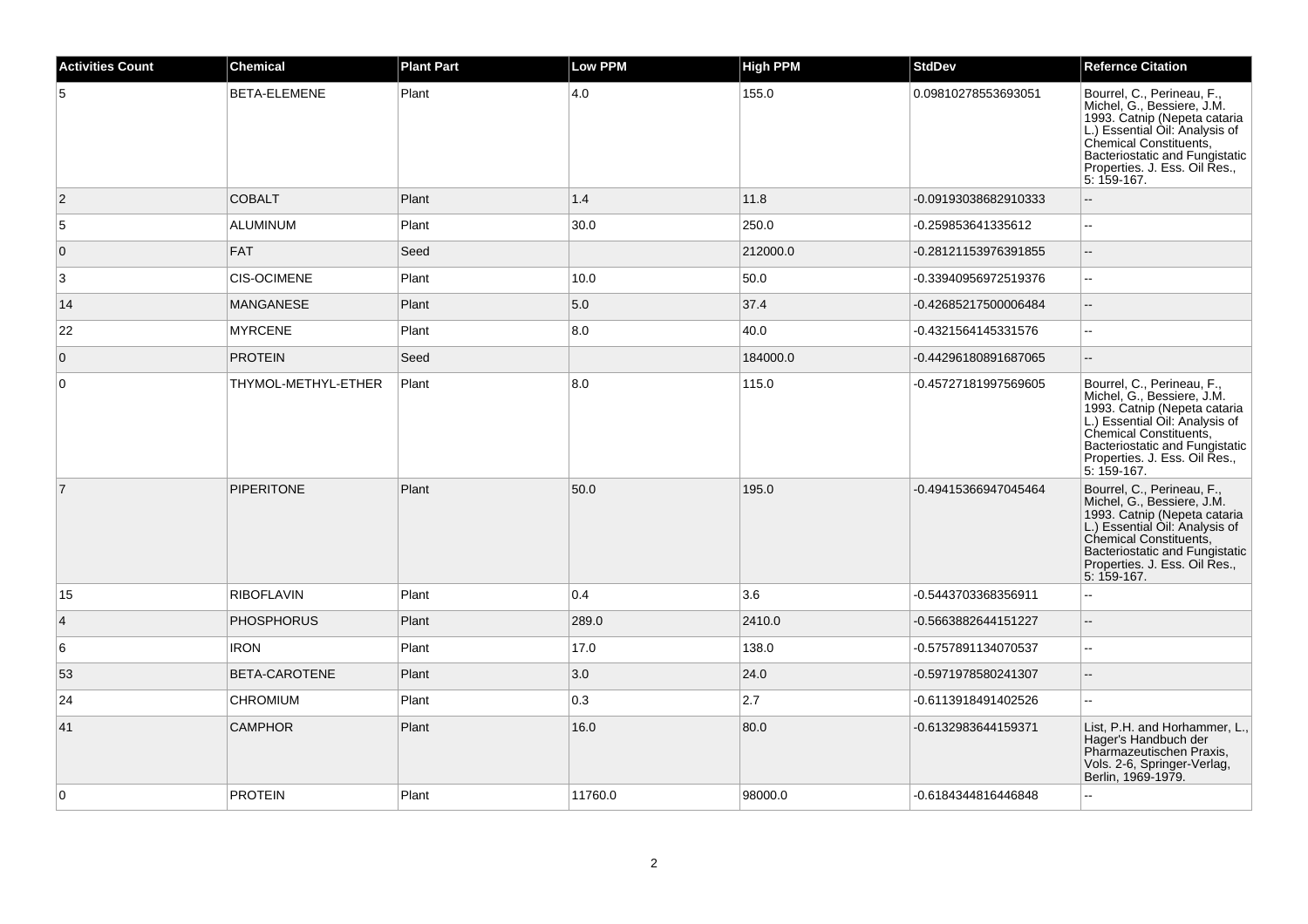| <b>Activities Count</b> | <b>Chemical</b>                                | <b>Plant Part</b> | <b>Low PPM</b> | <b>High PPM</b> | <b>StdDev</b>       | <b>Refernce Citation</b>                                                                                                                                                                                              |
|-------------------------|------------------------------------------------|-------------------|----------------|-----------------|---------------------|-----------------------------------------------------------------------------------------------------------------------------------------------------------------------------------------------------------------------|
| 65                      | <b>MAGNESIUM</b>                               | Plant             | 248.0          | 2070.0          | -0.6197173176801558 | $\overline{a}$                                                                                                                                                                                                        |
| $\vert$ 4               | <b>TIN</b>                                     | Plant             | 1.3            | 11.0            | -0.6692895216686466 | Щ,                                                                                                                                                                                                                    |
| 28                      | <b>CALCIUM</b>                                 | Plant             | 739.0          | 6160.0          | -0.7946970246293654 | ш,                                                                                                                                                                                                                    |
| 27                      | LINOLEIC-ACID                                  | Seed Oil          |                | 180000.0        | -0.8302018822935633 | L.                                                                                                                                                                                                                    |
| $\overline{0}$          | TRANS-OCIMENE                                  | Plant             | 4.0            | 20.0            | -0.8971669237479382 | --                                                                                                                                                                                                                    |
| $\overline{0}$          | <b>ASH</b>                                     | Plant             | 6000.0         | 50000.0         | -1.2829120575506618 | $\overline{\phantom{a}}$                                                                                                                                                                                              |
| 57                      | ROSMARINIC-ACID                                | Inflorescence     |                | 2000.0          | -1.4970192502235884 | $\overline{a}$                                                                                                                                                                                                        |
| 57                      | ROSMARINIC-ACID                                | Plant             |                | 2000.0          | -1.6031579162806906 | Fitoterapia No.62: 166.                                                                                                                                                                                               |
| $\overline{0}$          | <b>FIBER(CRUDE)</b>                            | Plant             |                | 10000.0         | -1.7402695850490997 |                                                                                                                                                                                                                       |
| $\overline{0}$          | ALPHA-NEPETALACTONE                            | Plant             | 125.0          | 2730.0          |                     | ۵.                                                                                                                                                                                                                    |
| 35                      | GERANIOL                                       | Leaf              |                |                 |                     |                                                                                                                                                                                                                       |
| 89                      | URSOLIC-ACID                                   | Plant             |                |                 |                     |                                                                                                                                                                                                                       |
| $\overline{0}$          | PETROSELINIC-ACID                              | Seed Oil          |                |                 |                     |                                                                                                                                                                                                                       |
| $\overline{0}$          | TRANS-CIS-NEPETONIC-<br>ACID-METHYL-ESTER      | Plant             |                |                 |                     |                                                                                                                                                                                                                       |
| $\overline{0}$          | EPINEPETALACTONE                               | Plant             | 10.0           | 4000.0          |                     | Leung, A. Y. and Foster, S.<br>1995. Encyclopedia of<br>Common Natural Ingredients<br>2nd Ed. John Wiley & Sons,<br>New York. 649 pp.                                                                                 |
| $\overline{0}$          | 4-(A)-ALPHA-7-ALPHA-(A)-<br>BÈTA-NEPETALACTONE | Plant             |                |                 |                     |                                                                                                                                                                                                                       |
| 37                      | CARVACROL                                      | Plant             |                |                 |                     | Williamson, E. M. and Evans,<br>F. J., Potter's New<br>Cyclopaedia of Botanical<br>Drugs and Preparations,<br>Revised Ed., Saffron Walden,<br>the C. W. Daniel Co., Ltd.,<br>Essex UK, 362 pp, 1988,<br>reprint 1989. |
| $\overline{0}$          | METHYL-NEPETALACTONE   Plant                   |                   |                |                 |                     | List, P.H. and Horhammer, L.,<br>Hager's Handbuch der<br>Pharmazeutischen Praxis.<br>Vols. 2-6, Springer-Verlag,<br>Berlin, 1969-1979.                                                                                |
| $\overline{0}$          | <b>TANNINS</b>                                 | Plant             |                |                 |                     | Leung, A. Y. and Foster, S.<br>1995. Encyclopedia of<br>Common Natural Ingredients<br>2nd Ed. John Wiley & Sons,<br>New York. 649 pp.                                                                                 |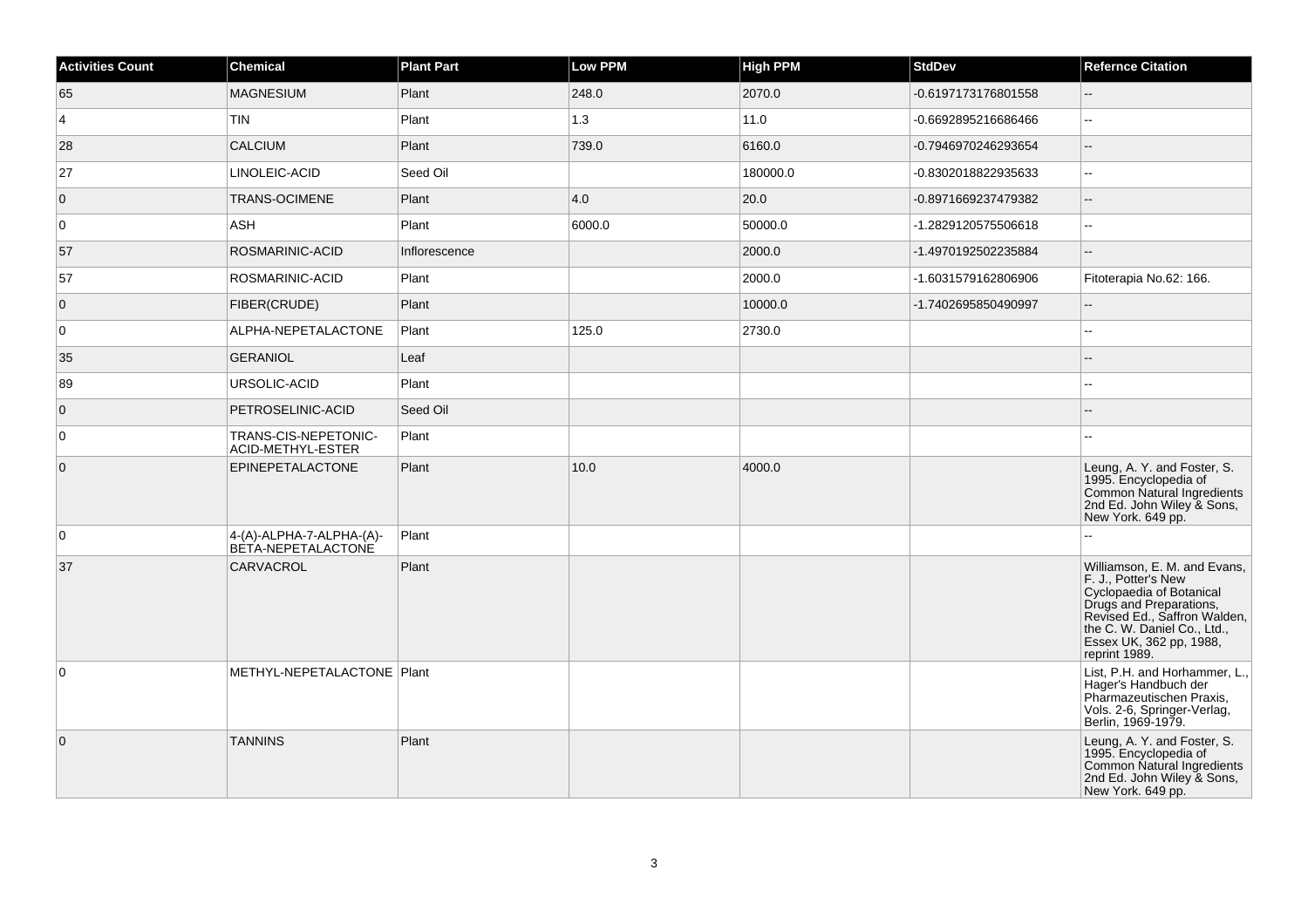| <b>Activities Count</b> | <b>Chemical</b>                                | <b>Plant Part</b> | Low PPM | <b>High PPM</b> | <b>StdDev</b> | <b>Refernce Citation</b>                                                                                                                                                                                                                                               |
|-------------------------|------------------------------------------------|-------------------|---------|-----------------|---------------|------------------------------------------------------------------------------------------------------------------------------------------------------------------------------------------------------------------------------------------------------------------------|
| $\overline{0}$          | (1R, 5R, 8S, 9S)-<br><b>DEOXYLOGANIC-ACID</b>  | Plant             |         |                 |               | Щ,                                                                                                                                                                                                                                                                     |
| 13                      | PALMITIC-ACID                                  | Seed Oil          |         |                 |               |                                                                                                                                                                                                                                                                        |
| $\overline{0}$          | 1-5-9-EPI-DEOXYLOGANIC<br><b>ACID</b>          | Plant             |         |                 |               | $\overline{a}$                                                                                                                                                                                                                                                         |
| 18                      | OLEIC-ACID                                     | Seed Oil          |         |                 |               |                                                                                                                                                                                                                                                                        |
| $\overline{0}$          | NEPETOL GLUCOSYL<br><b>ESTER</b>               | Leaf              |         | 750.0           |               |                                                                                                                                                                                                                                                                        |
| $\overline{0}$          | NEPETOL-GLUCOSIDE-<br><b>ESTER</b>             | Plant             |         |                 |               |                                                                                                                                                                                                                                                                        |
| $\overline{0}$          | DIMETHYL-3,7-OXA-1-<br>BICYCLO(3,3,0)OCT-2-ENE | Plant             | 15.0    | 90.0            |               | Bourrel, C., Perineau, F.,<br>Michel, G., Bessiere, J.M.<br>1993. Catrip (Nepeta cataria<br>1993. Catrip (Nepeta cataria<br>L.) Essential Oil: Analysis of<br>Chemical Constituents,<br>Bacteriostatic and Fungistatic<br>Properties. J. Ess. Oil Res.,<br>5: 159-167. |
| $\vert$ 1               | PENTADECANOIC-ACID                             | Seed Oil          |         |                 |               |                                                                                                                                                                                                                                                                        |
| 10                      | NEROL                                          | Plant             |         |                 |               | Williamson, E. M. and Evans,<br>F. J., Potter's New<br>Cyclopaedia of Botanical<br>Drugs and Preparations,<br>Revised Ed., Saffron Walden,<br>the C. W. Daniel Co., Ltd.,<br>Essex UK, 362 pp, 1988,<br>reprint 1989.                                                  |
| 112                     | ASCORBIC-ACID                                  | Plant             |         |                 |               |                                                                                                                                                                                                                                                                        |
| 0                       | NEONEPETALACTONE                               | Plant             |         |                 |               | Leung, A. Y. and Foster, S.<br>1995. Encyclopedia of<br>Common Natural Ingredients<br>2nd Ed. John Wiley & Sons,<br>New York. 649 pp.                                                                                                                                  |
| $\overline{0}$          | NEPETASIDE                                     | Shoot             |         | 126.6           |               | $-$                                                                                                                                                                                                                                                                    |
| 0                       | NEPETARIASIDE                                  | Shoot             |         | 20.0            |               | Щ,                                                                                                                                                                                                                                                                     |
| 71                      | <b>THYMOL</b>                                  | Plant             |         |                 |               | Williamson, E. M. and Evans,<br>F. J., Potter's New<br>Cyclopaedia of Botanical<br>Drugs and Preparations,<br>Revised Ed., Saffron Walden,<br>the C. W. Daniel Co., Ltd.,<br>Essex UK, 362 pp, 1988,<br>reprint 1989.                                                  |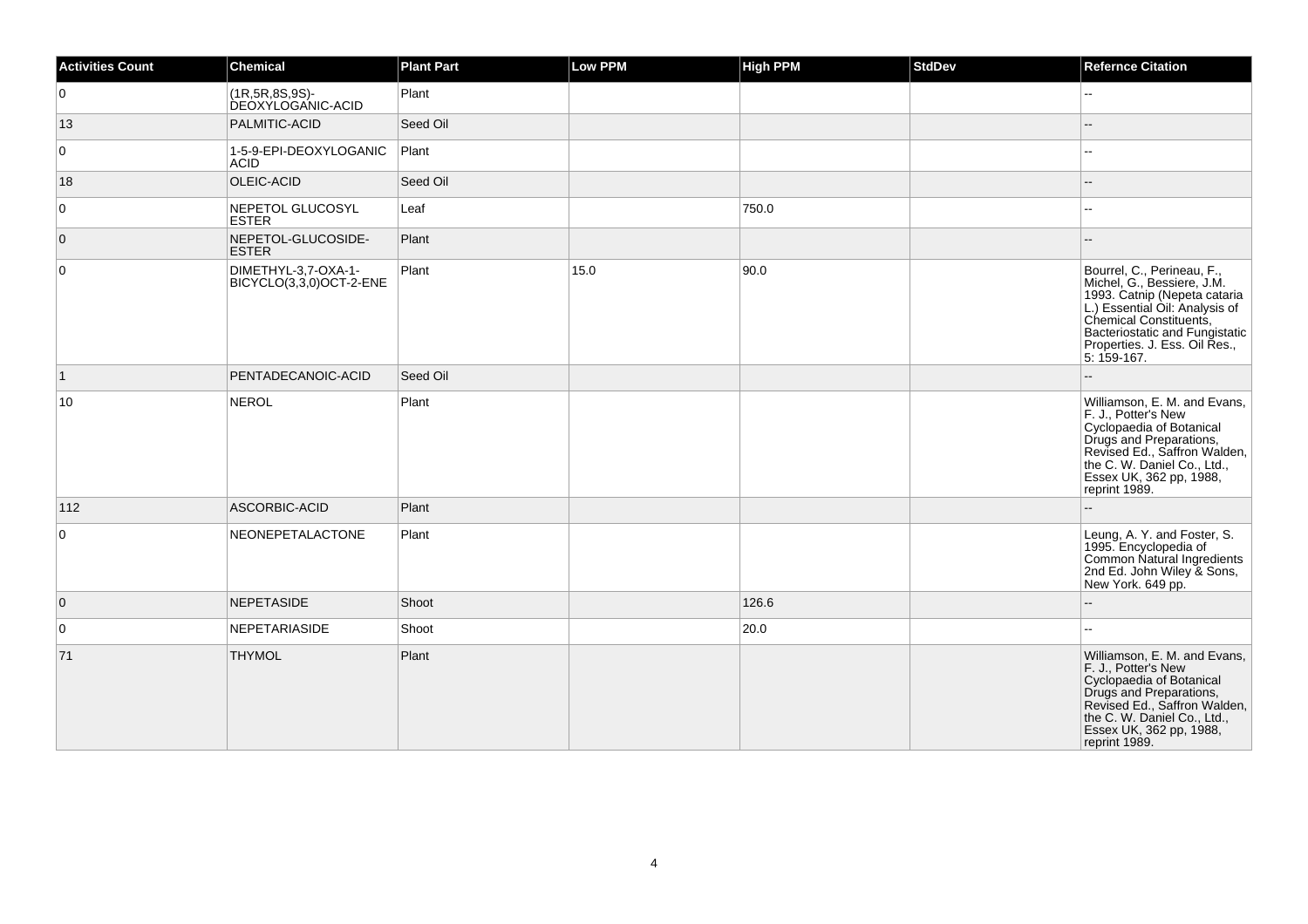| <b>Activities Count</b> | <b>Chemical</b>                                                 | <b>Plant Part</b>     | <b>Low PPM</b> | <b>High PPM</b> | <b>StdDev</b> | <b>Refernce Citation</b>                                                                                                                                                                                                               |
|-------------------------|-----------------------------------------------------------------|-----------------------|----------------|-----------------|---------------|----------------------------------------------------------------------------------------------------------------------------------------------------------------------------------------------------------------------------------------|
| $\mathbf 0$             | <b>DIHYDRONEPETALACTON</b><br>$E-N3$                            | Plant                 | 34.0           | 260.0           |               | Bourrel, C., Perineau, F.,<br>Michel, G., Bessiere, J.M.<br>1993. Cathip (Nepeta cataria<br>L.) Essential Oil: Analysis of<br>Chemical Constituents,<br>Bacteriostatic and Fungistatic<br>Properties. J. Ess. Oil Res.,<br>5: 159-167. |
| 5                       | <b>NEPETALACTONE</b>                                            | <b>Tissue Culture</b> |                |                 |               |                                                                                                                                                                                                                                        |
| $\mathbf 0$             | <b>NEPETOL</b>                                                  | Plant                 |                |                 |               |                                                                                                                                                                                                                                        |
| 60                      | <b>LIMONENE</b>                                                 | Leaf                  |                |                 |               | --                                                                                                                                                                                                                                     |
| 60                      | <b>LIMONENE</b>                                                 | Plant                 |                |                 |               |                                                                                                                                                                                                                                        |
| $\mathbf 0$             | NEPETALIC-ACID                                                  | <b>Essential Oil</b>  |                | 1240.0          |               |                                                                                                                                                                                                                                        |
| 28                      | <b>PULEGONE</b>                                                 | Plant                 |                |                 |               | Williamson, E. M. and Evans,<br>F. J., Potter's New<br>Cyclopaedia of Botanical<br>Drugs and Preparations,<br>Revised Ed., Saffron Walden,<br>the C. W. Daniel Co., Ltd.,<br>Essex UK, 362 pp, 1988,<br>reprint 1989.                  |
| $\vert$ 1               | SODIUM                                                          | Plant                 |                |                 |               |                                                                                                                                                                                                                                        |
| $\mathbf 0$             | <b>DIHYDRONEPETALACTON</b><br>E                                 | Plant                 | 6.0            | 30.0            |               | List, P.H. and Horhammer, L.,<br>Hager's Handbuch der<br>Pharmazeutischen Praxis,<br>Vols. 2-6, Springer-Verlag,<br>Berlin, 1969-1979.                                                                                                 |
| $\overline{0}$          | 4-(A)-ALPHA-7-ALPHA-7-(A)- Essential Oil<br>ALPHA-NEPETALACTONE |                       |                |                 |               |                                                                                                                                                                                                                                        |
| 0                       | NEPETOGLUCOSYLESTER   Plant                                     |                       |                |                 |               | $\sim$                                                                                                                                                                                                                                 |
| $\vert$ 1               | <b>IRIDOIDS</b>                                                 | Plant                 |                |                 |               | Leung, A. Y. and Foster, S.<br>1995. Encyclopedia of<br>Common Natural Ingredients<br>2nd Ed. John Wiley & Sons,<br>New York. 649 pp.                                                                                                  |
| $\mathbf 0$             | EPINEPETALACTONE                                                | <b>Essential Oil</b>  | 1000.0         | 400000.0        |               | $\overline{a}$                                                                                                                                                                                                                         |
| $\overline{4}$          | <b>SILICON</b>                                                  | Plant                 |                |                 |               |                                                                                                                                                                                                                                        |
| 0                       | 4-(A)-ALPHA-7-ALPHA-(A)-<br>BETA-NEPETALACTONE                  | <b>Essential Oil</b>  |                |                 |               |                                                                                                                                                                                                                                        |
| 5                       | NEPETALACTONE                                                   | <b>Essential Oil</b>  | 600000.0       | 999000.0        |               | $\sim$                                                                                                                                                                                                                                 |
| $\mathbf 0$             | <b>NEPETARIASIDE</b>                                            | Plant                 |                |                 |               |                                                                                                                                                                                                                                        |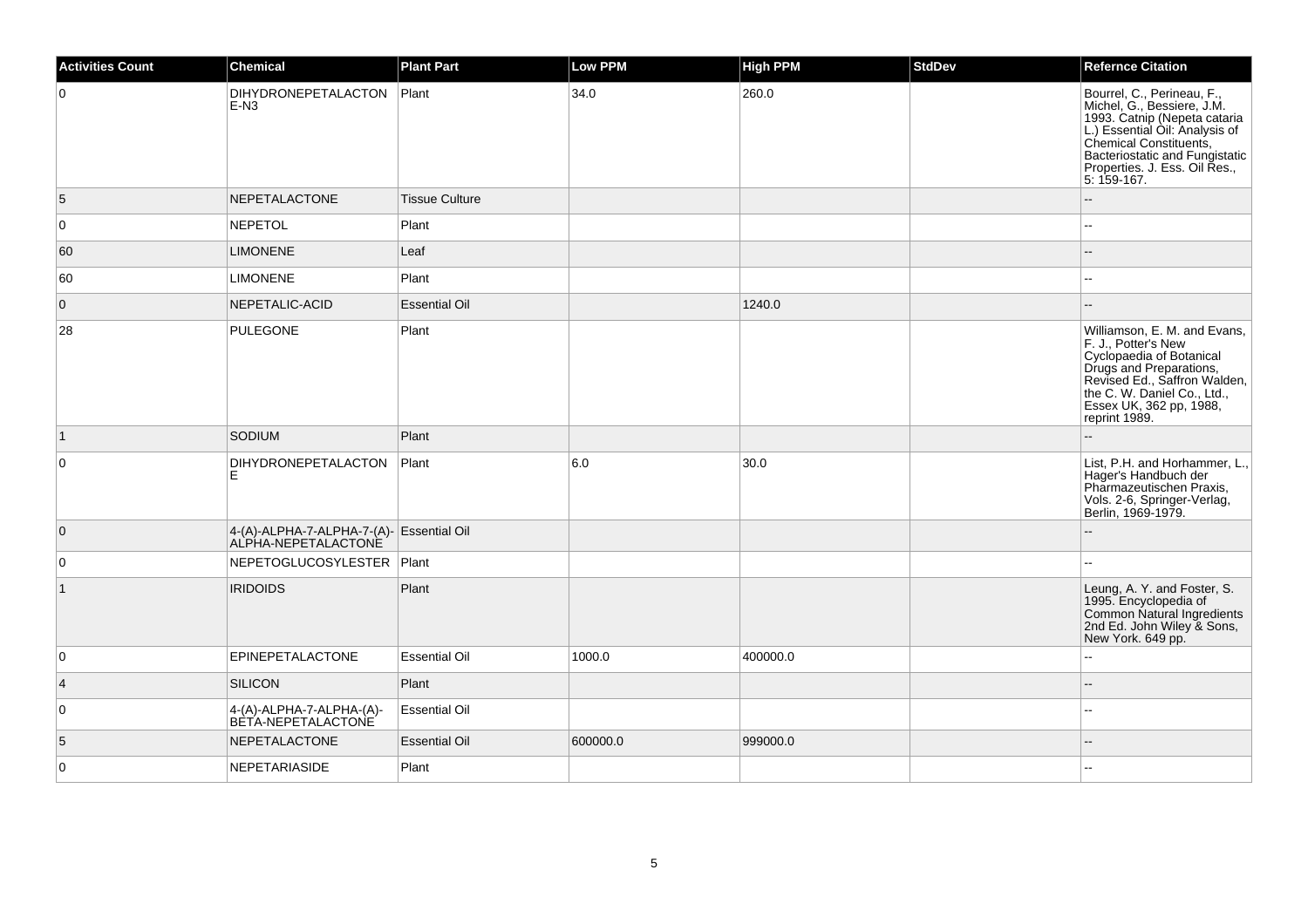| <b>Activities Count</b> | <b>Chemical</b>                           | <b>Plant Part</b> | <b>Low PPM</b> | <b>High PPM</b> | <b>StdDev</b> | <b>Refernce Citation</b>                                                                                                                                                                                              |
|-------------------------|-------------------------------------------|-------------------|----------------|-----------------|---------------|-----------------------------------------------------------------------------------------------------------------------------------------------------------------------------------------------------------------------|
| $\overline{0}$          | 7-DEOXYLOGANIC-ACID                       | Plant             |                |                 |               | Williamson, E. M. and Evans,<br>F. J., Potter's New<br>Cyclopaedia of Botanical<br>Drugs and Preparations,<br>Revised Ed., Saffron Walden,<br>the C. W. Daniel Co., Ltd.,<br>Essex UK, 362 pp, 1988,<br>reprint 1989. |
| 0                       | ISOTRIDECANOIC ACID                       | Seed Oil          |                |                 |               |                                                                                                                                                                                                                       |
| $\overline{0}$          | <b>ISODIHYDRONEPETALACT</b><br><b>ONE</b> | Plant             |                |                 |               | List, P.H. and Horhammer, L.,<br>Hager's Handbuch der<br>Pharmazeutischen Praxis,<br>Vols. 2-6, Springer-Verlag,<br>Berlin, 1969-1979.                                                                                |
| 0                       | HUMULENENEPETALIC-<br>ANHYDRIDE           | Plant             |                |                 |               |                                                                                                                                                                                                                       |
| 20                      | <b>CITRONELLAL</b>                        | Plant             |                |                 |               | Williamson, E. M. and Evans,<br>F. J., Potter's New<br>Cyclopaedia of Botanical<br>Drugs and Preparations,<br>Revised Ed., Saffron Walden,<br>the C. W. Daniel Co., Ltd.,<br>Essex UK, 362 pp, 1988,<br>reprint 1989. |
| 6                       | <b>MYRISTIC-ACID</b>                      | Seed Oil          |                |                 |               | Щ,                                                                                                                                                                                                                    |
| $\overline{0}$          | NEPETALIC-ANHYDRIDE                       | Plant             | 1080.0         | 4680.0          |               | --                                                                                                                                                                                                                    |
| 0                       | 5-EPIDEOXYLOGANIC-ACID Plant              |                   |                |                 |               | шш.                                                                                                                                                                                                                   |
| 35                      | <b>TANNIN</b>                             | Leaf              |                |                 |               | $\overline{a}$                                                                                                                                                                                                        |
| 47                      | <b>BETA-SITOSTEROL</b>                    | Plant             |                |                 |               | --                                                                                                                                                                                                                    |
| 53                      | <b>CITRAL</b>                             | Plant             |                |                 |               | $- -$                                                                                                                                                                                                                 |
| $\overline{0}$          | <b>THIAMINE</b>                           | Plant             |                |                 |               | $\overline{\phantom{a}}$                                                                                                                                                                                              |
| $\overline{0}$          | <b>ISOMARGARIC ACID</b>                   | Seed Oil          |                |                 |               |                                                                                                                                                                                                                       |
| 0                       | NEPETALIC-ACID                            | Plant             | 300.0          | 1300.0          |               |                                                                                                                                                                                                                       |
| $\overline{0}$          | $5,9-$<br>DEHYDRONEPETALACTON<br>E        | Plant             |                |                 |               |                                                                                                                                                                                                                       |
| 8                       | <b>STEARIC-ACID</b>                       | Seed Oil          |                |                 |               | шш.                                                                                                                                                                                                                   |
| 77                      | <b>ZINC</b>                               | Plant             |                |                 |               |                                                                                                                                                                                                                       |